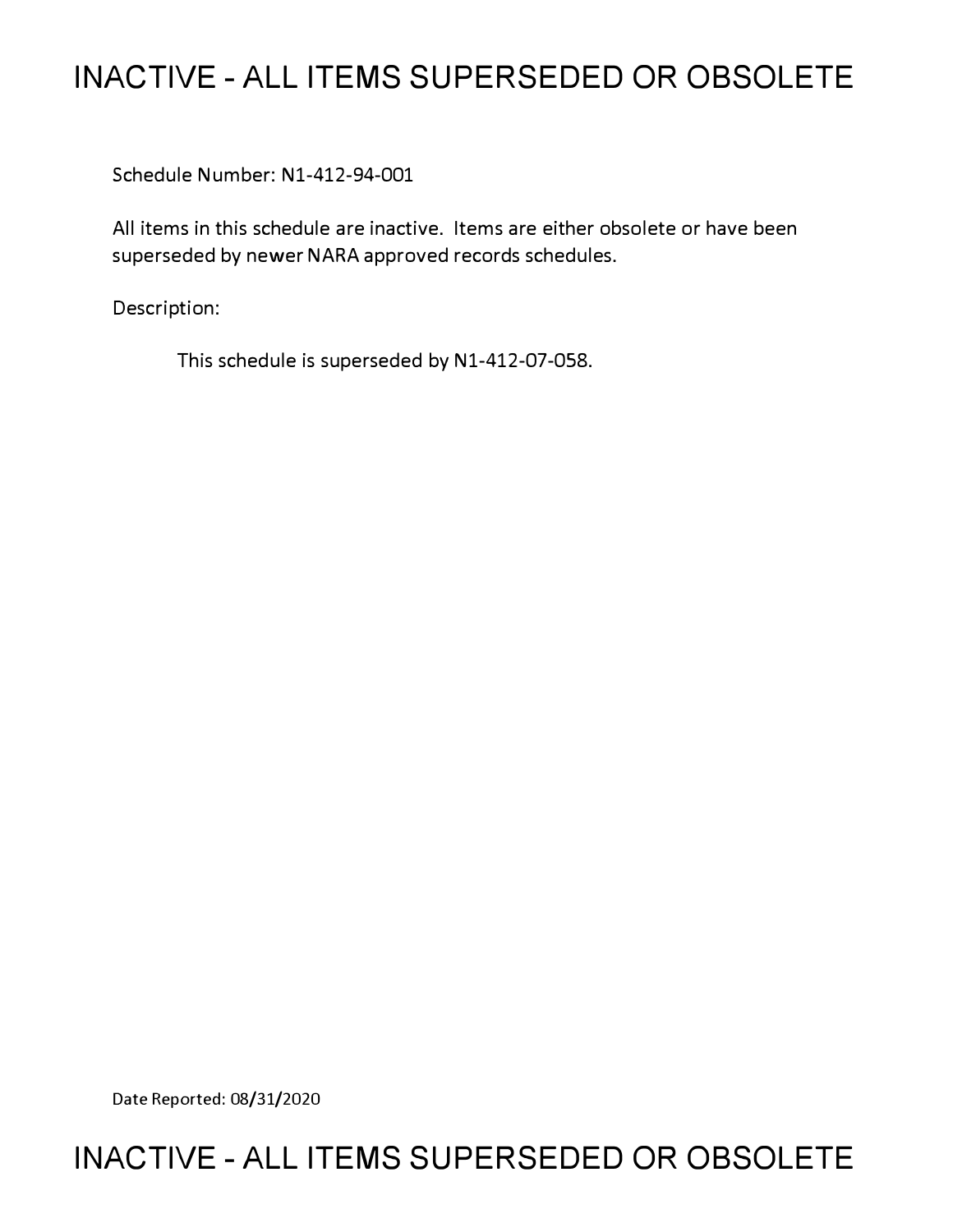|                                                                                                                                                                                                                                                                                                                                                                      | NWML                                                                                                                                |
|----------------------------------------------------------------------------------------------------------------------------------------------------------------------------------------------------------------------------------------------------------------------------------------------------------------------------------------------------------------------|-------------------------------------------------------------------------------------------------------------------------------------|
| <b>REQUEST FOR RECORDS DISPOSITION AUTHORITY</b>                                                                                                                                                                                                                                                                                                                     | <b>LEAVE BLANK (NARA use only)</b><br><b>JOB NUMBER</b>                                                                             |
| (See Instructions on reverse)<br>TO: NATIONAL ARCHIVES and RECORDS ADMINISTRATION (NIR)                                                                                                                                                                                                                                                                              | <b>DATE RECEIVED</b>                                                                                                                |
| WASHINGTON, DC 20408                                                                                                                                                                                                                                                                                                                                                 | $0 - 7 - 93$                                                                                                                        |
| 1. FROM (Agency or establishment)<br>U.S. Environmental Protection Agency                                                                                                                                                                                                                                                                                            | <b>NOTIFICATION TO AGENCY</b>                                                                                                       |
| 2. MAJOR SUBDIVISION                                                                                                                                                                                                                                                                                                                                                 | In accordance with the provisions of 44<br>U.S.C. 3303a the disposition request,                                                    |
| Office of Water<br>3. MINOR SUBDIVISION                                                                                                                                                                                                                                                                                                                              | including amendments, is approved except<br>for items that may be marked "disposition<br>not approved" or "withdrawn" in column 10. |
| Off of Wastewater Enforcement and Compliance<br>4. NAME OF FERSON WITH WHOM TO CONFER 5. TELEPHONE                                                                                                                                                                                                                                                                   | DATE<br>ARCHIVIST OF THE UNLAED STATES                                                                                              |
|                                                                                                                                                                                                                                                                                                                                                                      | $11 - 1 - 96$                                                                                                                       |
| Michael L. Miller<br>202-260-5911<br><b>6. AGENCY CERTIFICATION</b>                                                                                                                                                                                                                                                                                                  |                                                                                                                                     |
| and that the records proposed for disposal on the attached 3 page(s) are not now needed for the business of this agency or will not be needed after the retention periods specified; and that written concurrence from the Gen<br>Agencies,<br>xx<br>is not required;<br>is attached; or<br><b>DATE</b><br><b>TITLE</b><br>SIGNATURE OF AGENCY<br><b>RESENTATIVE</b> | has been requested.<br>Agency Records Officer                                                                                       |
| 7.                                                                                                                                                                                                                                                                                                                                                                   | <b>9. GRS OR</b><br>10. ACTION                                                                                                      |
| 8. DESCRIPTION OF ITEM AND PROPOSED DISPOSITION<br><b>ITEM</b><br>NO.                                                                                                                                                                                                                                                                                                | <b>SUPERSEDED</b><br><b>TAKEN (NARA</b><br><b>JOB CITATION</b><br>USE ONLY)                                                         |
| Mite Mille, 5PA Records offices concurs will certains as proposed<br>$10/8/96$ .<br>C.Jon Sadon, NIRE                                                                                                                                                                                                                                                                |                                                                                                                                     |
| 115-109<br>NSN 7540-00-634-4064<br><b>PREVIOUS EDITION NOT USABLE</b><br>NOV - 7 1996 mort capy to: Ugency                                                                                                                                                                                                                                                           | <b>STANDARD FORM 115 (REV. 3-91)</b><br><b>Prescribed by NARA</b><br>36 CFR 1228                                                    |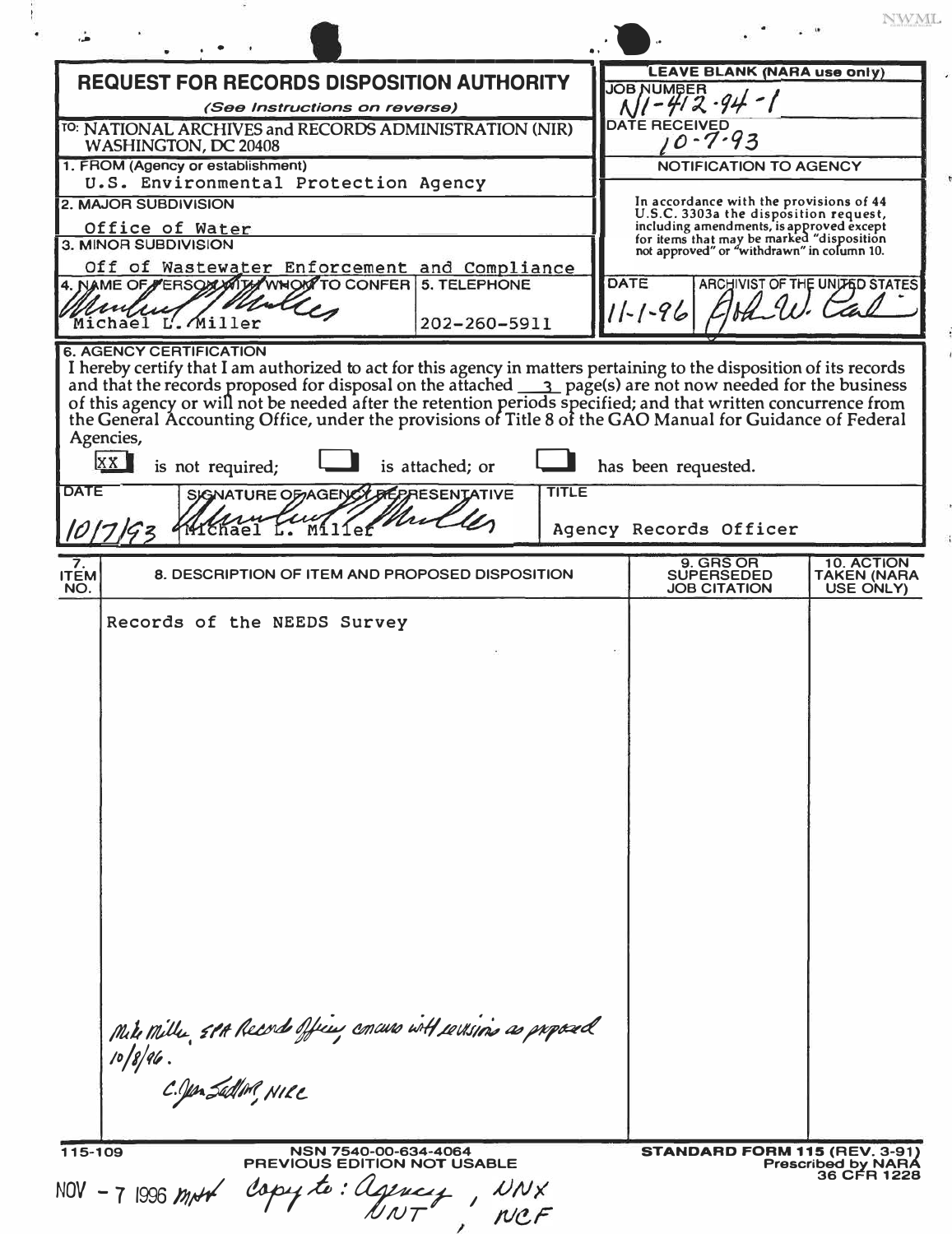$\bullet$  . The set of  $\bullet$   $\bullet$   $\bullet$   $\bullet$   $\bullet$ 

NWML

 $\omega_{\rm{eff}}=0.05$ 

## **U.S. EPA RECORDS CONTROL SCHEDULE**

**SERIES TITLE: Needs Survey** 

**PROGRAM:** Water

**EPA SERIES NO:** 405A

**NARA SCHEDULE NO.** Nl-412-94-1 (Use this number to retire records to the FRC)

**APPLICABILITY:** Headquarters

#### **IDENTIFYING INFORMATION:**

**DESCRIPTION:** The Needs Survey is an automated inventory of all existing or proposed publicly owned treatment works (POTWs) needing construction or renovation to meet the requirements of the Clean Water Act. The Survey is a joint effort of EPA and the States to assess the capital investment required to build or improve municipal wastewater treatment facilities. Includes information on locations and characteristics, construction cost estimates and how they are documented, populations served by collection and treatment, flow capacity, effluent characteristics, and treatment processes. Information is collected and/or updated every two years from each State and used to compile the biennial Needs Survey Report to Congress. Survey information is available for 1984, 1986, 1988, and 1990 and available to the public.

Records can be divided into a number of major components:

a. Needs Survey program file - Consists of documentation of survey development. Includes contracts for assistance, pilot study, development of questionnaires, procedures for conduct of survey, weekly status reports, analysis of results, and allocation formulas.

b. Final Report to Congress - Consists of biennial report to Congress.

c. Questionnaires - Consists of completed questionnaires.

d. Data Base - Consists of data from survey questionnaires.

ARRANGEMENT: Arrangement varies by type of record.

**TYPE OF RECORDS:** SPECIFIC RESTRICTIONS:<br>Data files, forms, publications, None Data files, forms, publications, reports

**MEDIUM: VITAL RECORD:**<br>
Paper, forms, electronic Mo Paper, forms, electronic

**FUNCTIONS SUPPORTED:**  Program operations

**SPECIFIC LEGAL REQUIREMENTS:** Clean Water Act, as amended, Sections 205(a) and 516(b) (1)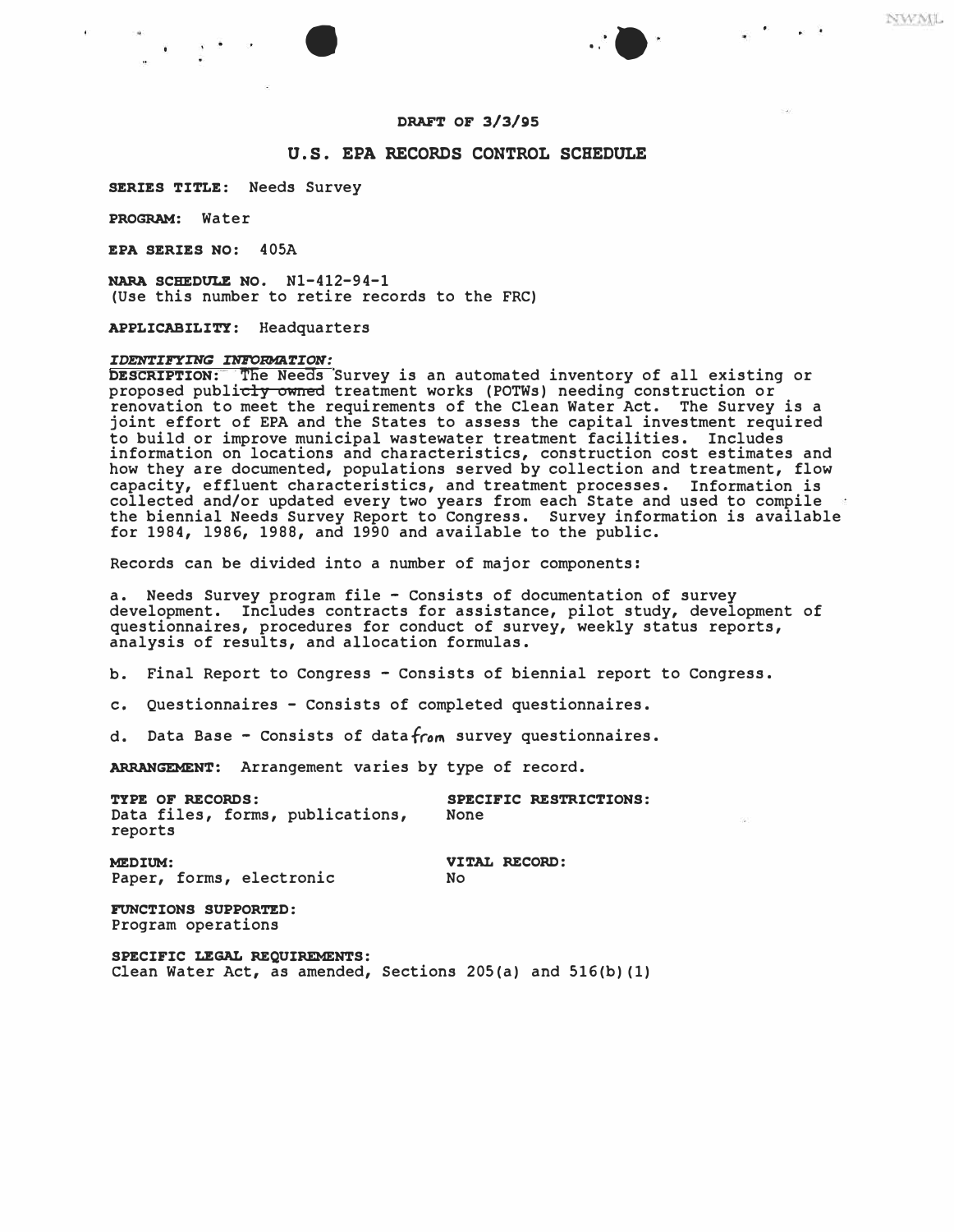1000 Andrew March 2014 - Andrew March 2014

|    | DISPOSITION INTORMATION:<br>FINAL DISPOSITION:<br>a. Disposable | Yes       |  | TRANSFER TO FRC PERMITTED: |
|----|-----------------------------------------------------------------|-----------|--|----------------------------|
| b. | Permanent                                                       | Yes       |  |                            |
|    | c. Disposable                                                   | <b>No</b> |  |                            |
| d. | Permanent                                                       | <b>No</b> |  |                            |

### **FILE BREAK INSTRUCTIONS:**

a and b. Break file at completion of study.

c. Break file upon transfer of data to electronic format.

d. Break file at completion of study.

### **DISPOSITION INSTRUCTIONS:**

a. Keep in office 2 years after file break, then retire to the FRC. Destroy when 10 years old.

b. Keep in office 1 year after file break, then retire to the FRC. Keep in<br>FBC 30 weeks, then tweefer to the National Instinct is 6 years blocks. FRC 20 years, then transfer to the National Archives in 6 year blocks.

c. Keep in office 2 years after file break, then destroy.

Datimal Technical Information Service (NTIS) for public distribution. d. Transfer a copy of the final data in an ASCII flat file format on either 9 track new or recertified tape or IBM 3480 cartridges, together with current documentation (such as data manual, file specifications, code translations, *record layouts, user guides, or data dictionary) to the National Archives when*<br> *data are made available to the public, every fus years when the date are submitted to the*<br> *Active Technical Tobernoon* Savies (unua) 6... record layouts, user guides, or data dictionary) to the National Archives when *APPLICATION GUIDANCE:* 

**REASONS FOR DISPOSITION:** Related records in items 18 and 19 of NCl-412-85-6 have been combined into one item. Disposition previously approved by the National Archives is unchanged.

**AGENCY-WIDE GUIDANCE:** The Industrial Facilities Discharge (IFD) File is scheduled as EPA 444A.

**PROGRAM OFFICE GUIDANCE/DESCRIPTIVE INFORMATION:** 

| CUSTODIAL INFORMATION:<br>CONTROLLING UNIT:                                             | CONTACT POINT:          |  |  |
|-----------------------------------------------------------------------------------------|-------------------------|--|--|
| Name: Office of Wastewater<br>Enforcement and Compliance,<br>Municipal Support Division | Name: Len Fitch         |  |  |
| Location:                                                                               | Mail Code:<br>4204      |  |  |
| Inclusive Dates:<br>$1970-$                                                             | Telephone: 202-260-5858 |  |  |
| Volume on Hand (Feet):                                                                  | Office: OWEC/MSD        |  |  |
| 25,000<br>Annual Accumulation:<br>records annually                                      | 2606 NE Mall<br>Room:   |  |  |

*CONTROL INFORMATION:*  **RELATED ITEMS:** EPA **444A** 

 $c_{\frac{3}{2}}$ 

 $\bullet$